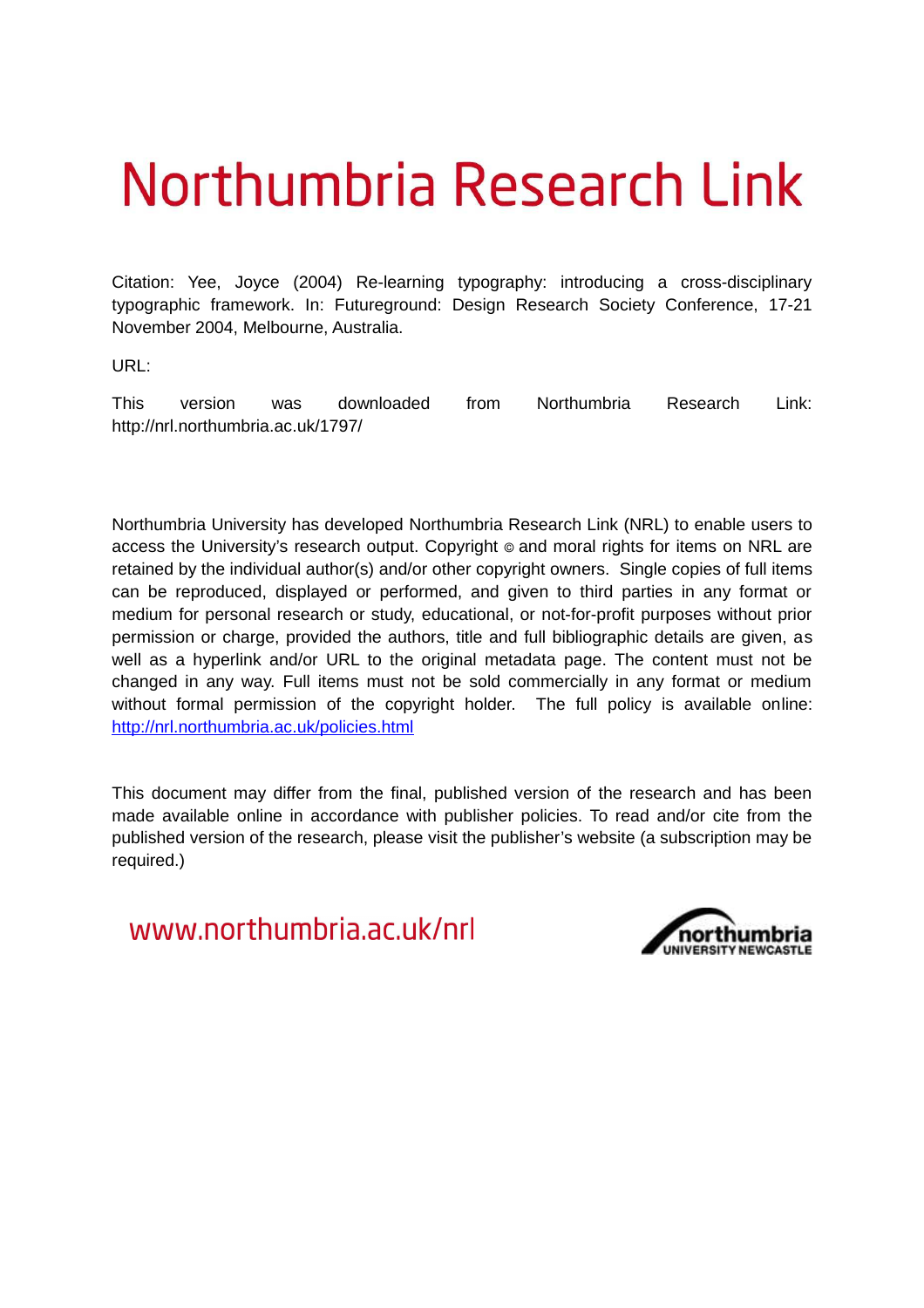# **TITLE**

# **Relearning Typography: Introducing a Cross-Disciplinary Typographic Framework**

# **ABSTRACT**

Current theory and vocabulary used to describe typographic practice and scholarship are based on a historically print-derived framework. As yet, no new paradigm has emerged to address the divergent path that screen-based typography is taking from its traditional print medium. Screen-based typography is becoming as common and widely used as its print counterpart. It is now timely to re-evaluate current typographic references and practices under these environments, which introduces a new visual language and form.

This paper describes a study that utilises a combination of empirical methods and action research projects to form a new conceptual framework for the understanding and practice of typography. This study is part of a Doctoral programme in the School of Design at Northumbria University, UK. This paper will describe the research carried out so far, the methodology used and the findings from two stages of the study. It will end by introducing the tentative cross-disciplinary typographic framework that has been developed to date.

This study starts by investigating the relevance of the current framework and evaluates the need for developing an alternate framework through a questionnaire survey. This is followed up by a series of interviews with practitioners working across different disciplines in an effort to identify new media attributes most influential towards the development of screen-based typography.

This study has shown that understanding and identifying the future role of typography in screen-based media is key to the developmental strategy of this typographic framework. Evidence collected in the first two stages shows that the role of typography remains the designers' main communication tool, regardless of medium. The introduction of the digital medium has not lessened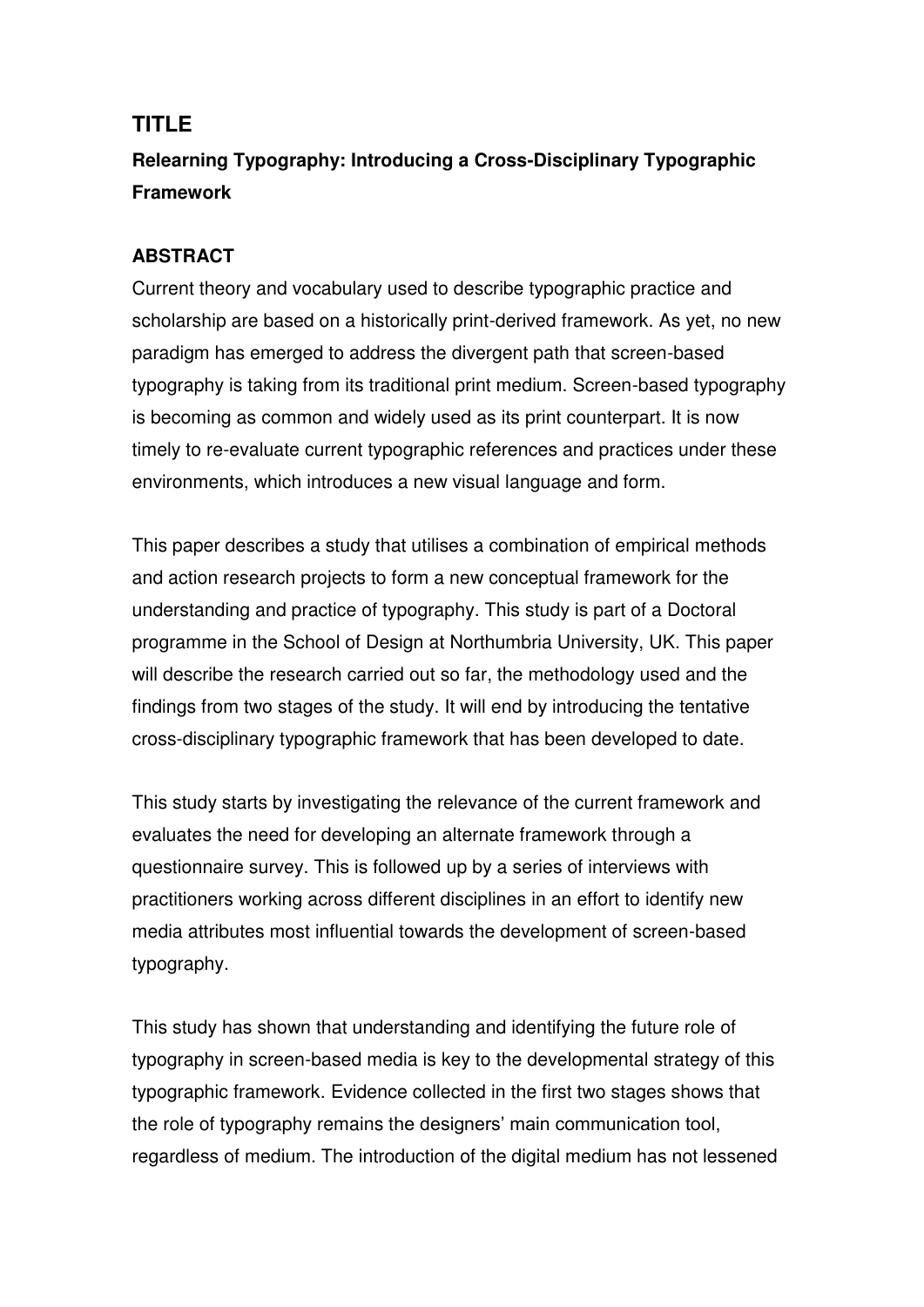the importance of this role and has in fact increased the reliance on typography to communicate in a clear and straightforward manner.

The influence of other disciplines in the development of new media content has also been strongly supported. Conclusions from this initial research points to the fact that the development of a framework must take into account several key factors. These include the impact of technology on the development and application of typography. The framework should also be responsive to the influences of other disciplines in the development of new media content. Influences from film, computer gaming, interactive digital art and hypertext disciplines must be appropriated into the building of a new knowledge base for screen-based typography. In other words, identifying and understanding the influences brought about by other disciplines should be a major consideration in the development of the framework.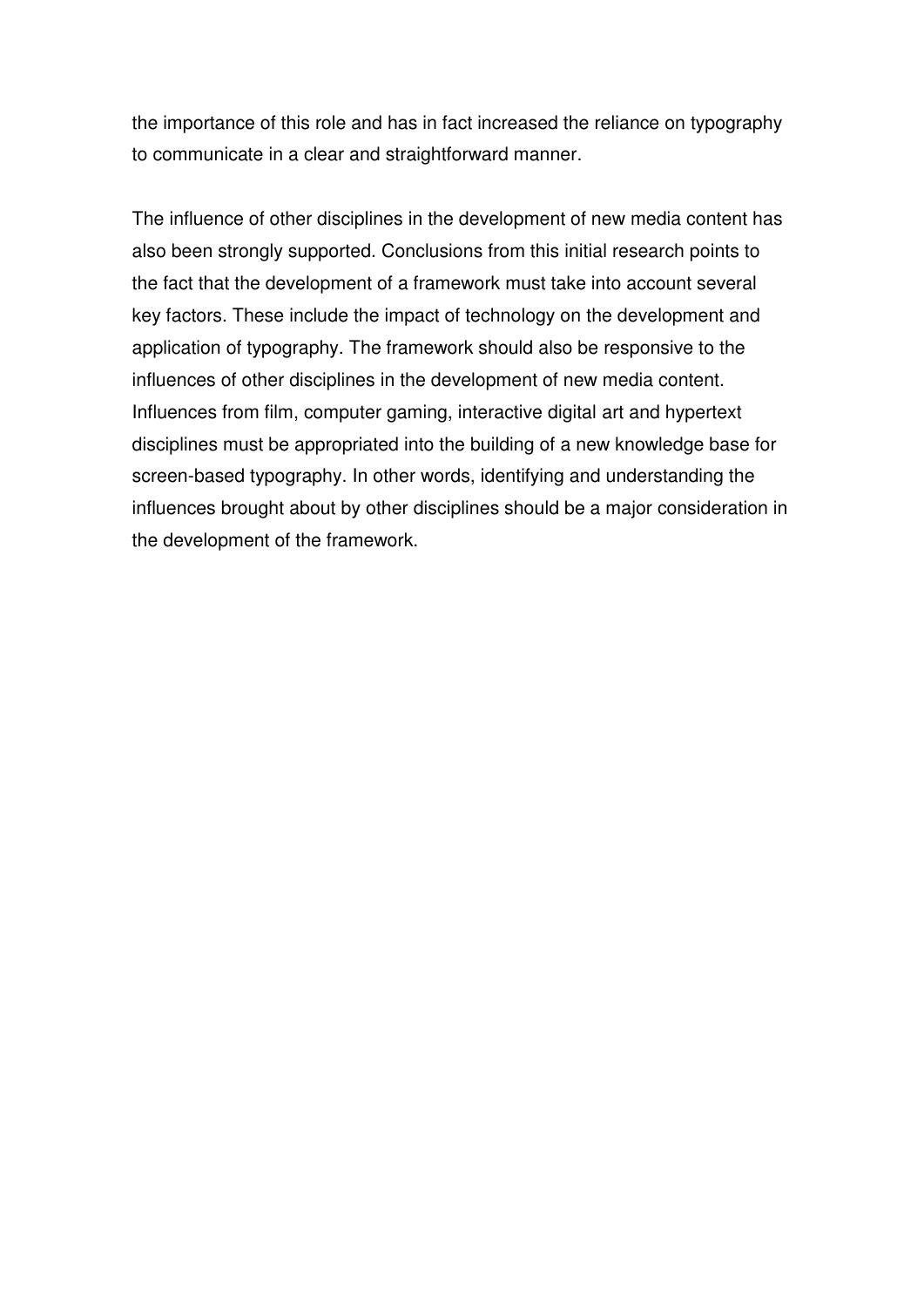#### **PAPER**

## **1.0 THE CHALLENGE OF NEW MEDIA ON TYPOGRAPHY**

The expansion of the digital medium and its divergence into many other forms of technical invention has truly transformed the way in which we live. In particular, the relevance of typography has been brought into question by the emergence of other forms of communication such as sound, animation and video. For a subject that is so grounded in the materiality of print, screen and time based environments have "introduced a new visual language, one which is no longer bound to traditional definitions of words and image and form and place" (Helfand, 1997: p14). The role typography plays must be re-examined in light of the changes in how we read and view information via a screen-based environment.

## **2.0 PURPOSE OF THE SURVEY**

In order to identify, understand and address these new challenges, a survey was designed and carried out as part of a PhD research programme. It was designed specifically to address two key research questions:

- 1. How relevant is current print-derived typographic knowledge for screenbased interactive medium?
- 2. What factors have affected the role of typography in screen-based interactive medium?

"Relevance" refers to the value of typographic knowledge derived specifically from the printing tradition. Is it worth learning and practicing or has it become redundant in this era of digital application and display? Instead of learning principles and rules derived from traditional methods of typesetting, would time be better spent learning medium specific methods based on the characteristics of the new medium? While typography may still be considered the "lingua franca" of a predominately text-based medium such as graphic design (Heller, 2004), its role in a multi-modal medium such as the World Wide Web needs to be re-evaluated.

The survey was divided into two stages. The first stage consists of an online questionnaire survey. It was primarily aimed at obtaining a clearer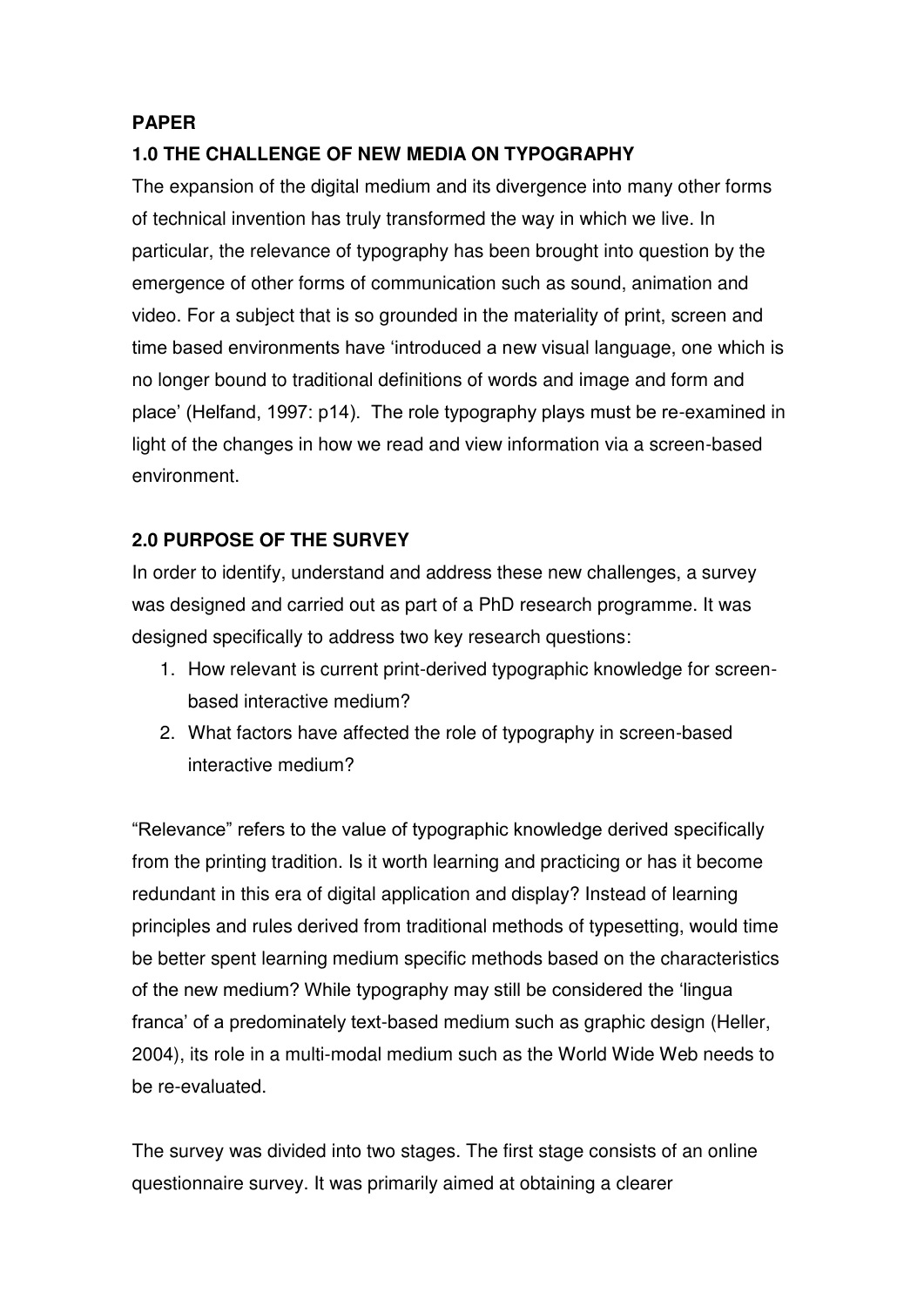understanding of issues held by design practitioners and educators towards the relevance and role of typography in screen-based interactive media. The findings from the questionnaire provided a definitive indicator on how much of the researcher"s hypothesis is shared by the sample.

The second stage of the survey consists of a series of online interviews with subject experts in new media related disciplines. The aim of this stage was to determine which cross-disciplinary issues are the influencing factors towards the development of a new typographic framework.

# **3.0 STAGE ONE: QUESTIONNAIRE SURVEY**

## **3.1 Method of delivery**

Due to the geographical location of the targeted sample and the comparative lower level of cost, it was decided that the best way to administer the questionnaire was through the Internet. The questionnaire consisted of 25 questions, out of which all but one was closed questions.

# **3.2 Profile of the Respondents**

Using a judgmental sample, selected participants were contacted through email by the researcher and asked to fill in an online questionnaire. A total of 182 questionnaires were completed and returned to the researcher. This represents a return rate of 26.6%.

The survey asked respondents to rate what professional design activities they were involved in. If the respondents answered that they spent more than 50% of their time in a design practice, they would be classed as a practitioner. Table 1 shows the percentage of the respondent groups, while Table 2 shows the breakdown of the principal occupation of respondents. The "others" occupations indicated in Table 2 consisted of Typographers, Web Developers, Design Writers and Design Researchers.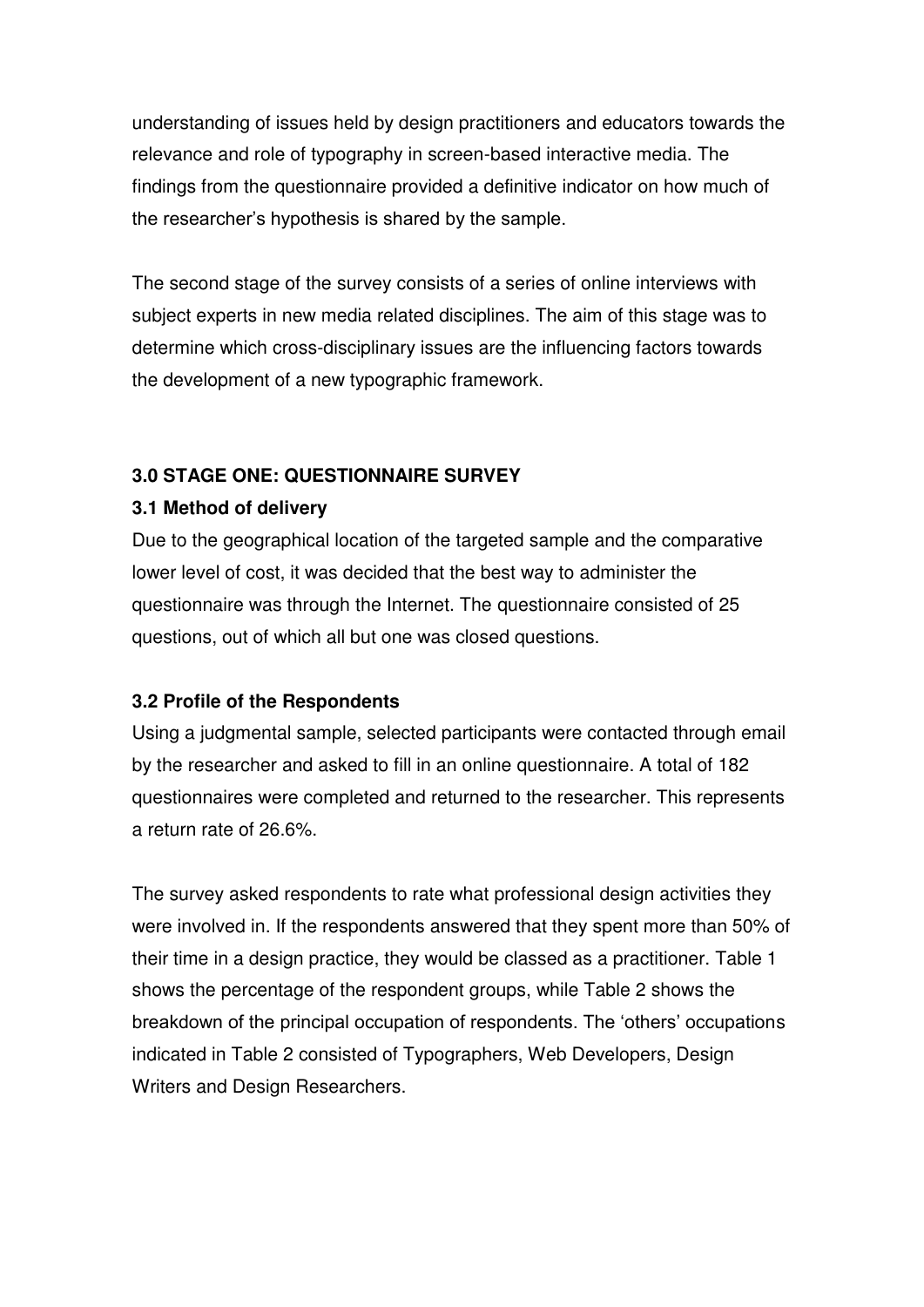| <b>Respondent Groups</b>           | % of Respondents |
|------------------------------------|------------------|
| <b>Practitioners</b>               | 63.5             |
| <b>Educators</b>                   | 25.0             |
| Practitioner and Educators (equal) | 6.5              |
| Others                             | 5.0              |

*Table 1: Breakdown of Practitioners and Educators* 

| <b>Principal Occupation</b> | % of Respondents |
|-----------------------------|------------------|
| Graphic Designers (GD)      | 29.5             |
| New Media Designers (NM)    | 27.5             |
| GD & NM (equal)             | 2.0              |
| <b>Others</b>               | 41.0             |

*Table 2: Breakdown of Graphic Designers and New Media Designers*

# **3.3 Data Analysis**

Data was analysed based on three components of data analysis as described by Miles and Huberman (1994: p10):

- 1. Data reduction
- 2. Data display
- 3. Conclusion drawing and validation

The researcher set up specific research questions and themes to code the collected data. The questions asked was grouped into 4 main themes:

- a. **Relevance** of current typographic knowledge and skills in Print and New Media
- b. **Role** and **Function** of current and future typography (the way type is being applied)
- c. **Influence** of the typographic element in Visual Communication
- d. **Education model** for screen-based typography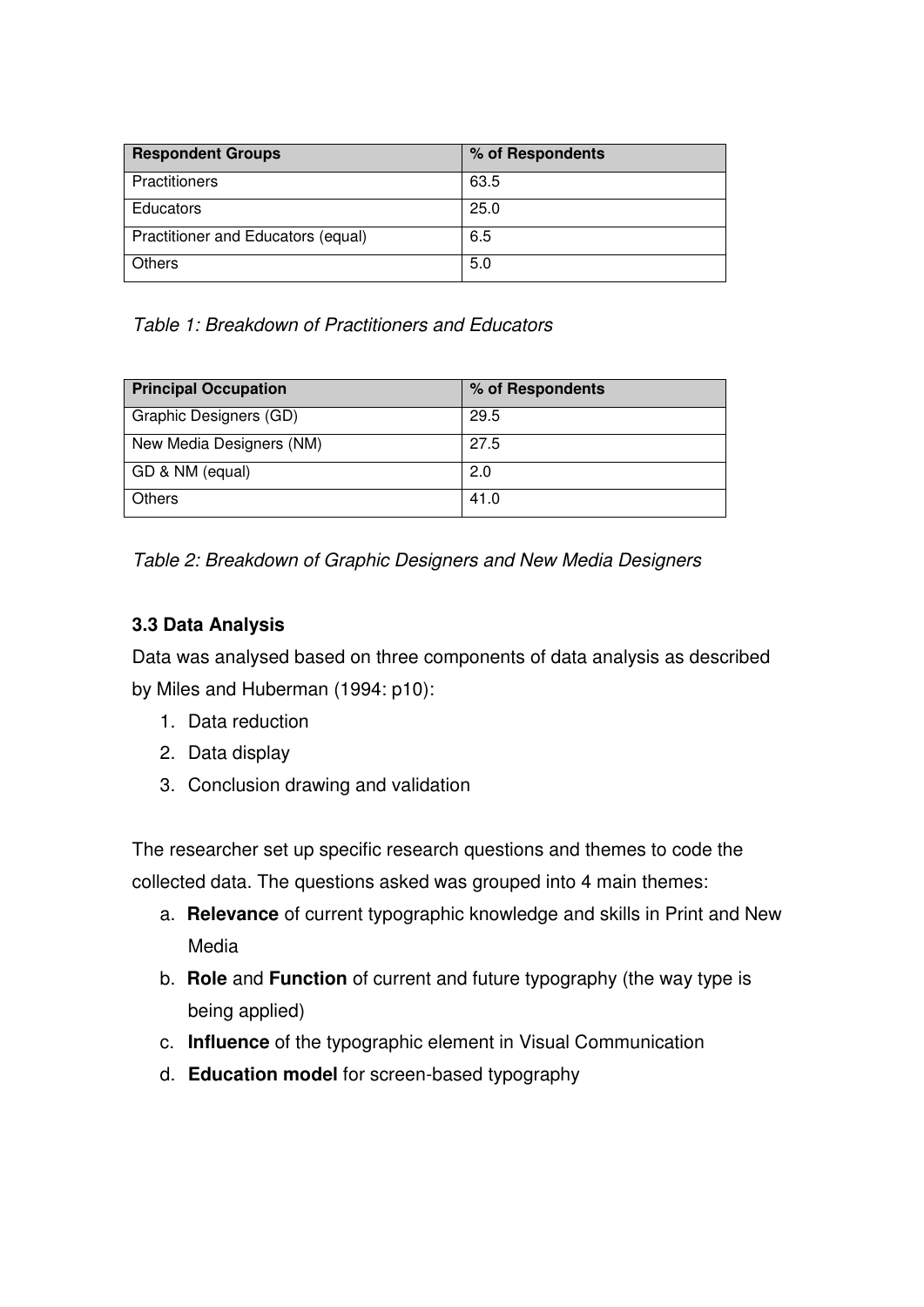# **3.4 Key Findings**

# **3.4.1. Principles of typography are still crucial and relevant**

There is a general acknowledgement and awareness that screen-based media brings with it its own nature, characteristics, constraints and freedom. However, most respondents view that print-derived knowledge, history, tradition and skills of typography are still crucial to the understanding and development of any type of typography.

# **3.4.2. Type remains the main tool of communication**

There was not such strong support for type becoming a more visual or interactive element as first predicted. Designers are still inclined to regard typography as a mainly textual element used to communicate a message.

# **3.4.3. A typographic education model that is independent of its medium**

The majority of respondents agreed that although current New Media design programmes place less emphasis on the knowledge and history of typography, they were undecided if there should be a separate curriculum developed specifically for screen-based type. However, judging from their responses from other sections of the questionnaire, it was clear that a majority would be in favour of a typographic education which begins by teaching the fundamentals and history of type before moving on to the specific characteristics and limitations of different mediums.

# **3.4.4. There is no philosophical divide between the four main sample groups**

Contrary to what the researcher initially hypothesized, there is no marked difference in opinion between practitioners and educators; and between Graphic and New Media designers. Perhaps this is because a majority of design educators are still practitioners, who may also practice in both print and screen media. These two points may explain the more homogenous responses collected in this survey. It also provides an interesting insight into the relationship between practice and education in the visual communication field. It suggests a close relationship between the world of the design profession and design education; and dispels a common belief that the field of design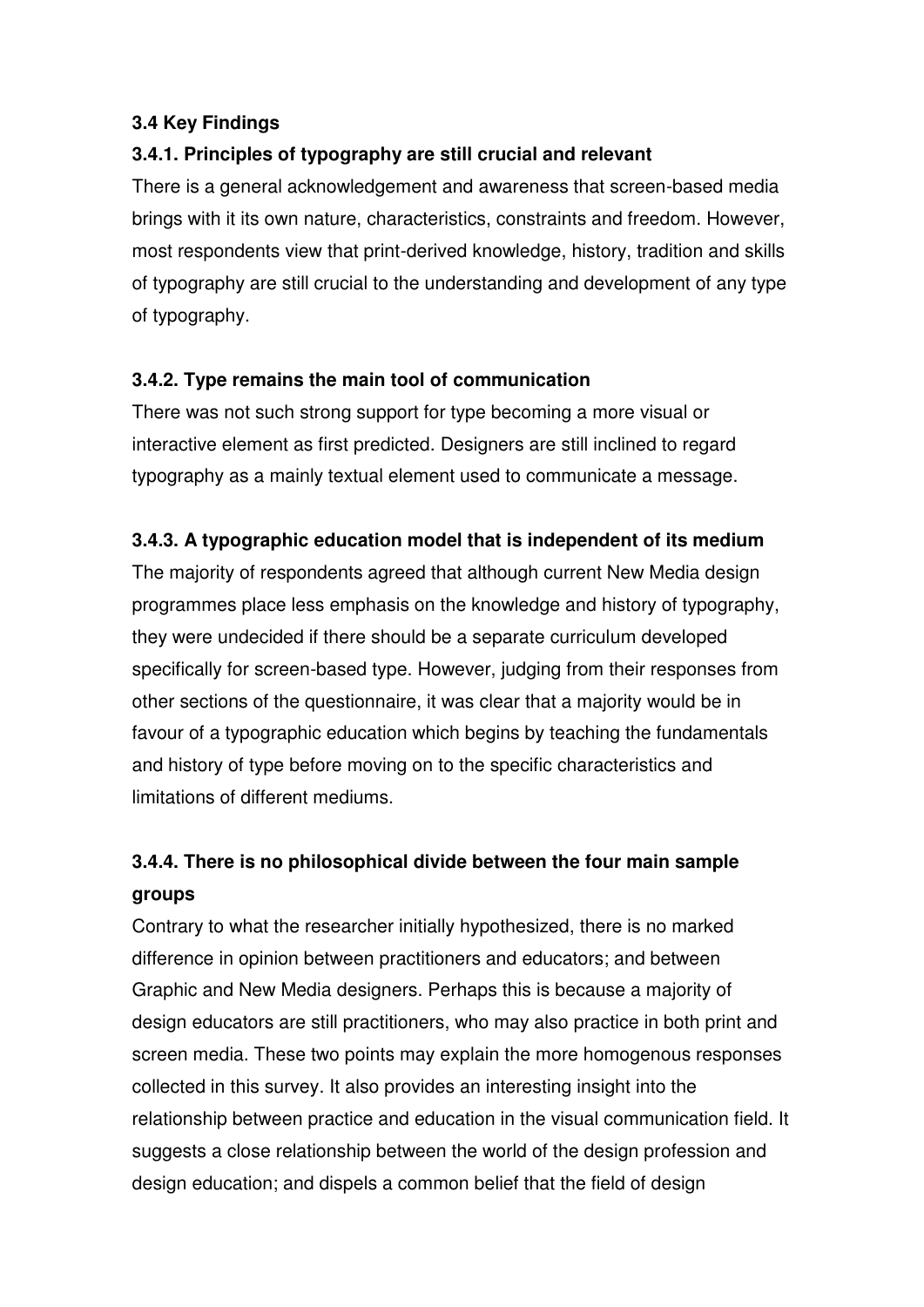education is disconnected to the changing nature of the design profession.

#### **3.4.5. An 'extended' rather than an 'alternative' framework**

There was wide support towards the development of an alternative framework for screen-based typography. The most common view was that it should be independent on the medium of transmission, focusing first on the fundamentals of typographic knowledge, skills and function. Subjects such as film, communication, information and usability studies should be considered important elements towards the development of new knowledge for screenbased media. Rather than an "alternative" framework, perhaps it is better to address it as an "extended" framework in which existing knowledge needs to be appropriated and adapted to the context of screen-based type application.

## **4.0 STAGE TWO: SUBJECT EXPERT INTERVIEWS**

The findings from the questionnaire survey seemed to indicate that current print-derived typographic knowledge is still relevant for screen-based interactive media. At the same time, the respondents' answers supported the study's initial hypothesis that the construction of an alternative framework needs medium specific knowledge gained through disciplines, which reflect the characteristic of screen-based interactive media. The subject expert interviews were used to draw out medium specific issues that has and will continue to have an impact on the way typography is viewed and applied in screen-based interactive medium.

## **4.1 Method of delivery**

Nine semi-structured (Robson, 1993), one-to-one online interviews were conducted with selected participants. The main factors that determined the delivery method of the interviews were due to the geographical location of the participants, cost and time involved. These interviews were carried out using one of the three online communication methods: Instant Messaging, external chat website and synchronous email.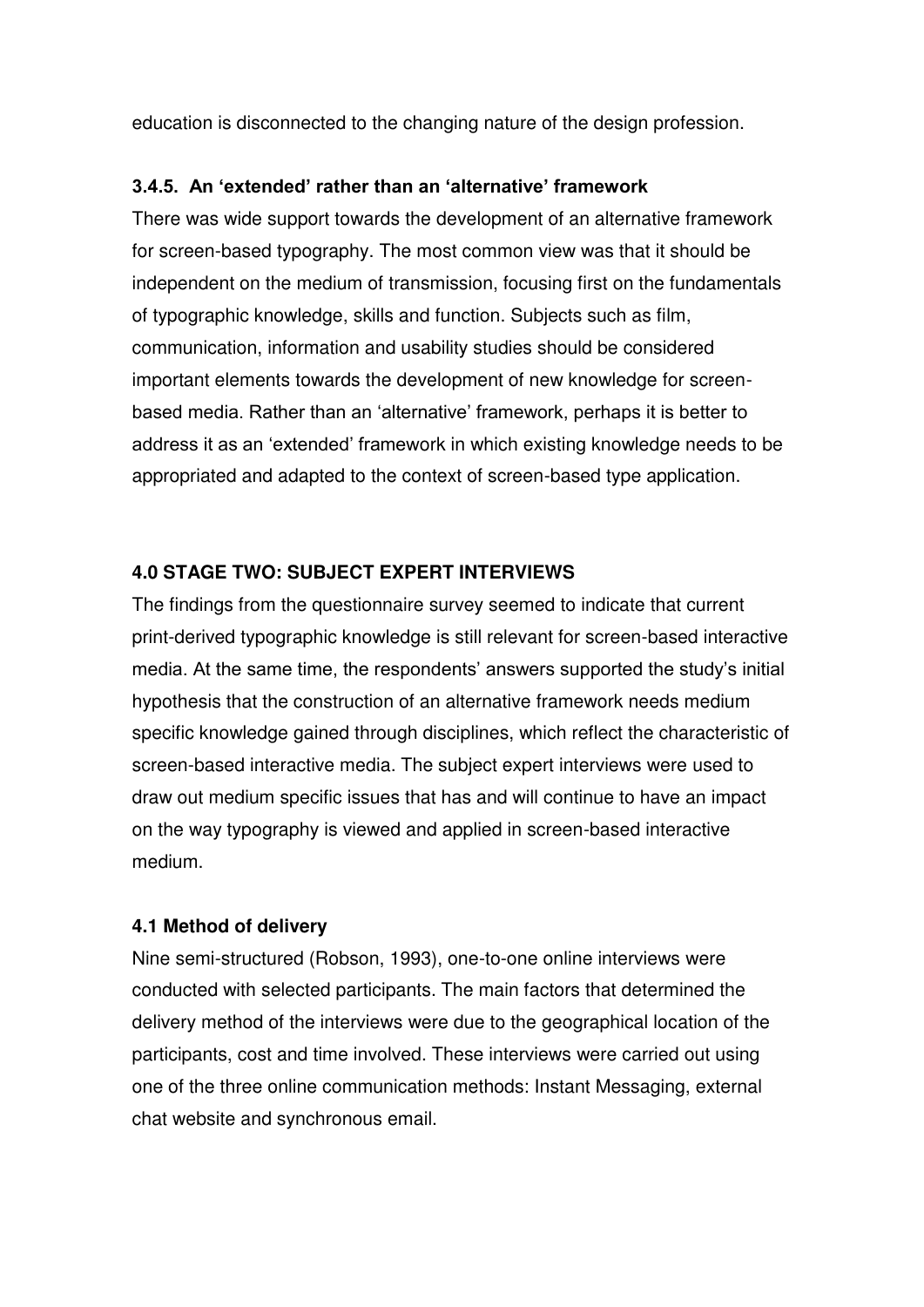# **4.2 Profile of the Interviewees**

Individuals were chosen based on their specialist knowledge and interest in areas relating to the practice and theory of screen-based interactive media. The breakdown of the number of respondents from each discipline is listed in Table 3 below:

| <b>Disciplines</b>                | <b>No. of Respondents</b> |
|-----------------------------------|---------------------------|
| Interaction Design                | 2                         |
| Design and Media Theory           | 2                         |
| Digital Type and Typography       | 3                         |
| <b>Electronic Literary Theory</b> | 2                         |
| Interactive and Time-Based Art    | <sup>n</sup>              |

## *Table 3: Interviewees' Discipline Breakdown*

## **4.3 Data Analysis**

The data collected from the open-ended questions were analyzed using the grounded theory method. Grounded theory "is a qualitative research method that uses a systematic set of procedures to develop an inductively derived grounded theory about a phenomenon" (Corbin & Strauss, 1990: p24). In this study, the phenomenon investigated is the usage of screen-based typography. This method was chosen, as it allowed constant "searching, comparing and interrogating the first few transcripts to establish categories that address the research questions' (Arksey & Knight, 1999: p162).

## **4.4 Key Findings**

 $\overline{a}$ 

# **Influencing factors on the role of screen-based typography**

In trying to identify how the role of typography has change in the screen-based media, it is perhaps appropriate to first identify factors, which have affect this change. Investigating and understanding these factors will provide clues towards building a framework that reflects the changing boundaries of this discipline. These interviews revealed five main influencing factors:

<sup>&</sup>lt;sup>1</sup> Despite repeated efforts, the researcher was unable to elicit any participation from this discipline. The failure to elicit any participation could be the result of many factors, including the lack of time or the lack of interest in the subject.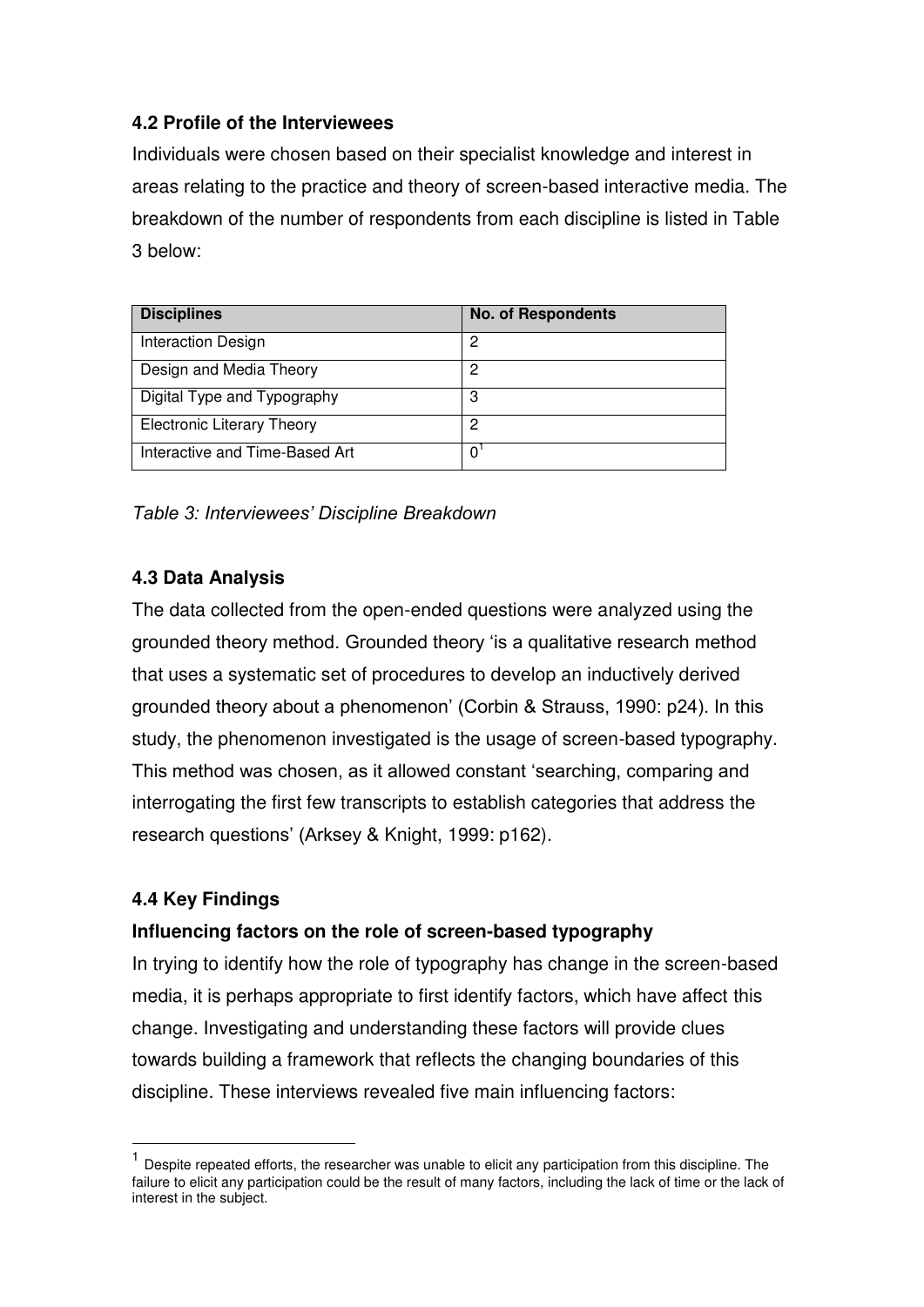- i. Technology
- ii. Characteristics of the medium
- iii. Designer"s evolving values
- iv. Reappropriation of old into new media
- v. Balance between communication forms

# **4.4.1 Technology**

A strong and recurring theme that emerged from the questionnaires and interviews suggests that the most prevalent factor dominating many issues regarding new media is, by and large, determined by technology. Typography it seems is no exception:

"Typography has always been a technology problem. It's about using the widget of the year in such a way that the eye and brain find the end results useful to look at."

*(Excerpt from the interview with a Digital Typographer)* 

It is inevitable that technology should be the main concern with regards to new media. However, one participant remains skeptical on the level of importance attached to technology:

"Technology has developed so rapidly even in the time I"ve been interested that certain details are already redundant. It is the opportunities offered that matter, not really the origin of those opportunities." *(Interactive Designer)*

It remains to be seen on when this digital mode of communication becomes 'second nature' to current and future generations. Until it does, this focus on, and exploration of, the technology will still remain the main concern of designers. As such, when participants were asked what their main concerns about current web-based typography were, unsurprisingly most referred to the technical limitations of the screen medium, specifically typographic visual quality and typeface restrictions.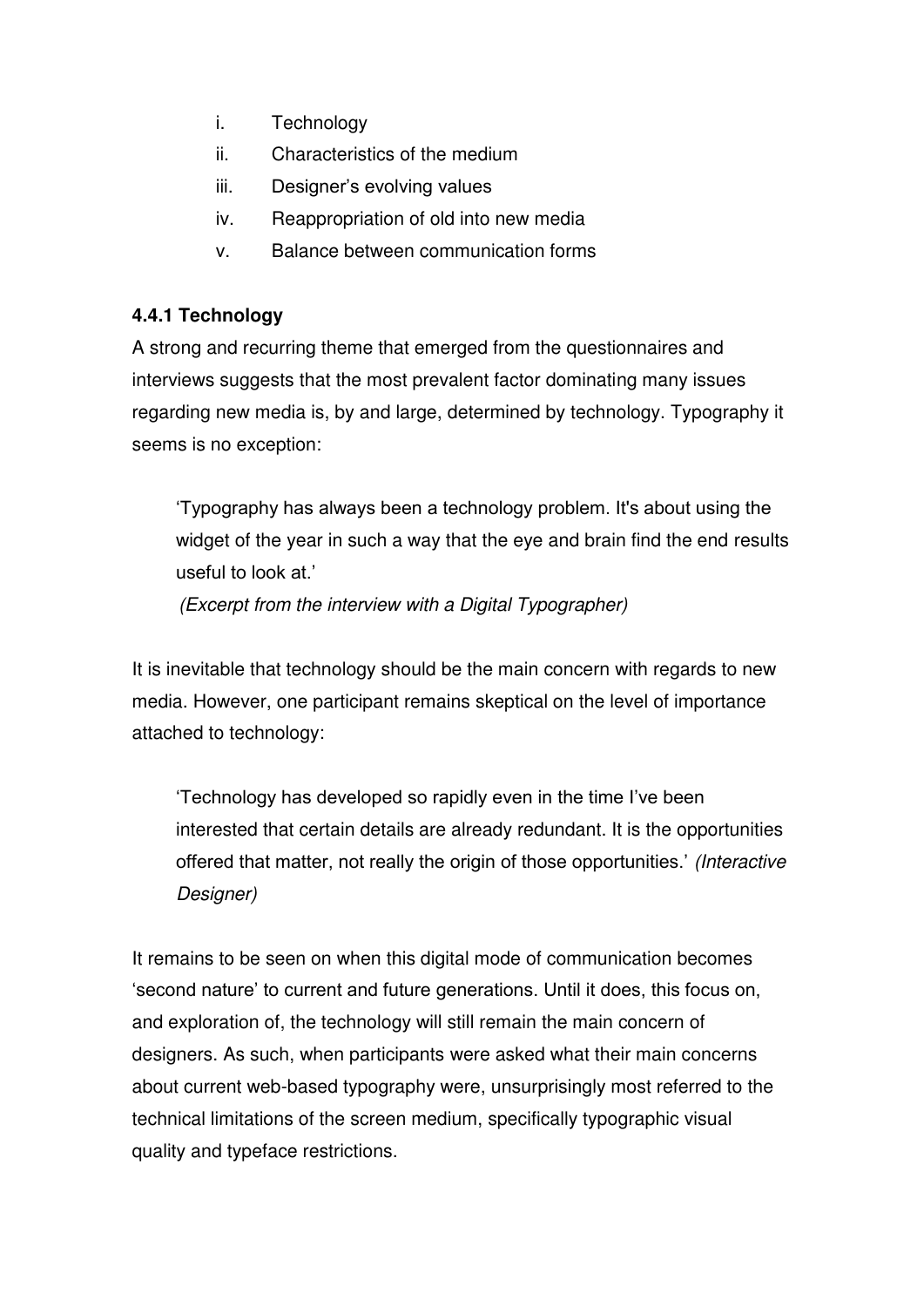#### **4.4.2 Characteristics of the medium**

Three characteristics were identified from the questionnaires and interviews as most relevant to screen-based typography: interactivity, hyper-textual links and temporality. Participants were initially asked if they thought that the key difference between print and screen media is "interactivity". While most participants acknowledged it as a key element of new media, it is not considered to be the defining element. They listed other influential elements such as time-based motion and multi-linking capability, which should be taken into consideration as well.

#### **4.4.3 Designers' evolving values**

Precise control over typography is no longer viable and realistic in a screenbased environment. Instead designs must be flexible to allow for variation in typeface, font-size, alignment and length available in different browser software. New generations of designers and viewers are less likely to encounter "negative transfer", which refers to interference of previous learning in the process of new learning. The framework needs to take this natural evolution into consideration and perhaps should be mindful of how it accommodates the next generation of designers and users. This is how one participant described this evolution:

"So, yes we all recycle the past whilst tomorrow"s youth will create the future. We can but remind the new ones of critical areas of concern, which they will shun or embrace or edit at their will. Our job is to accept the inevitable and offer encouragement. We can continue to be a sounding board or springboard for the revolution." *(Interactive Designer)*

#### **4.4.4 Reappropriation of old into new media**

In The Language of New Media (2001), Lev Manovich believes that many strategies and techniques relevant to new media design can be found by looking at the history of visual culture and media, in particular cinema. Jay David Bolter and Richard Gruisin"s book, Remediation (Bolter & Gruisin, 2000: back cover) argues that "visual media achieve their cultural significance precisely by paying homage to, rivaling and refashioning earlier media such as perspective painting, photography, film and television." Screen-based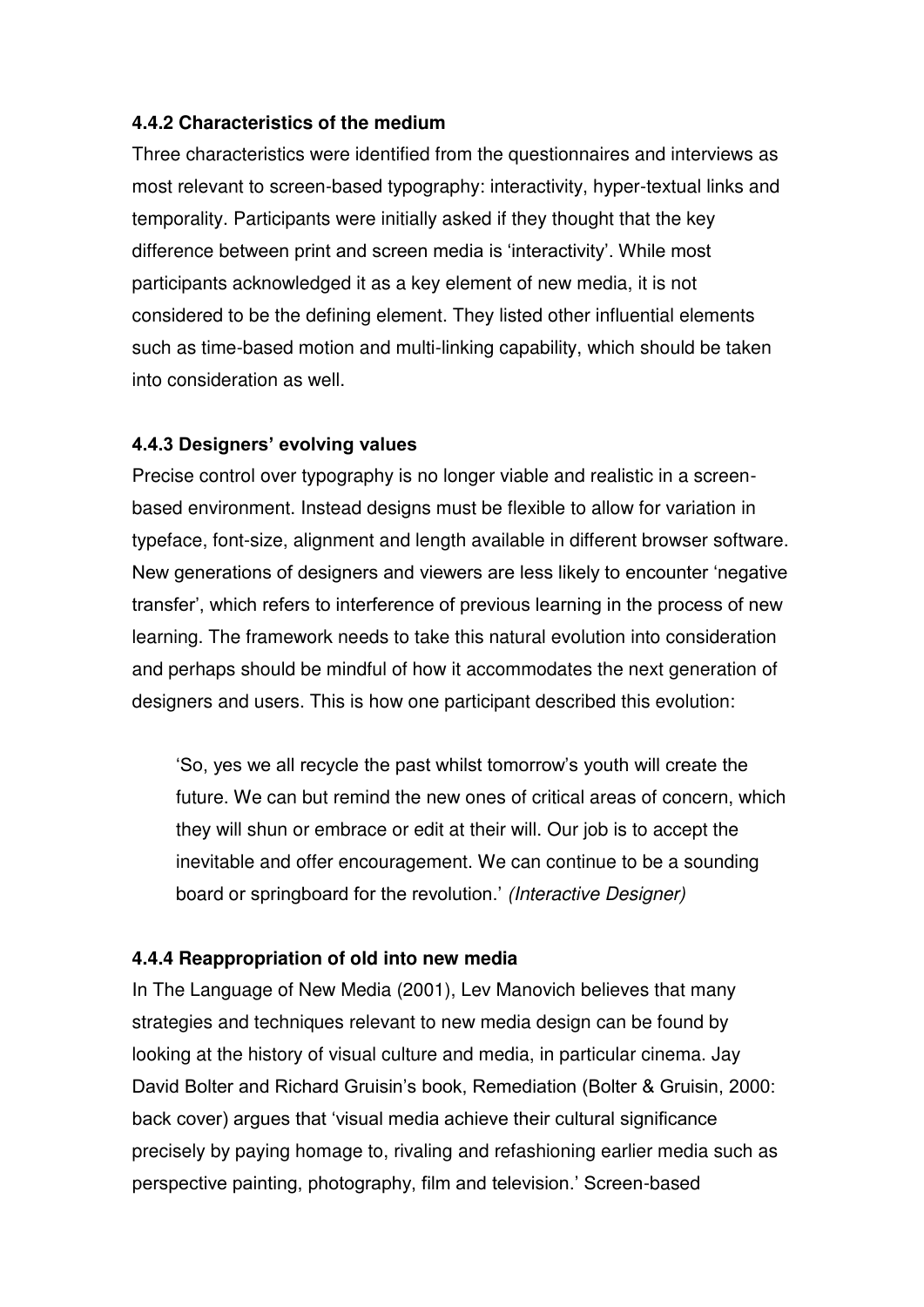typography is essentially going through the same process of appropriating (or remediating) print-derived knowledge into a usable format for screen. All participants acknowledged that this activity is inevitable as there are few direct precedents to new media. Generally, most participants believed that current designers are far too focused on the appropriation of knowledge rather than the generation of new knowledge from other parallel digital media. One participant went as far as to suggest that 'truly innovative authorship has yet to happen' and went on to predict that the future generation would eventually focus more on new knowledge generation.

## **4.4.5 Balance between communication forms**

The primary role of typography will remain unchanged from its communicative function. The principal issue it will have to negotiate is the balance it must achieve with other visual and verbal forms of communication available in the digital medium. While type has been the sole vehicle for transmitting textual information in the print medium, the digital medium has the added possibility of employing sound, video and animation for this purpose. The balance between different communication forms will have an important impact on the way designers design for screen-based content.

"I can"t imagine that language, as a communication medium will diminish. The question is: what will be the balance between oral forms (digitised audio) and verbal forms (typography)." *(Professor of New Media Studies)*

The implication of this development is that while type's main role of communication is shared out with other forms of communication, the possibility of typography embracing a non-textual role has increased.

# **5.0 SHAPING A TENTATIVE FRAMEWORK**

The results from the questionnaire and interview surveys have identified two defining pillars of the framework. They are:

- 1. Medium independence
- 2. Cross-disciplinary influence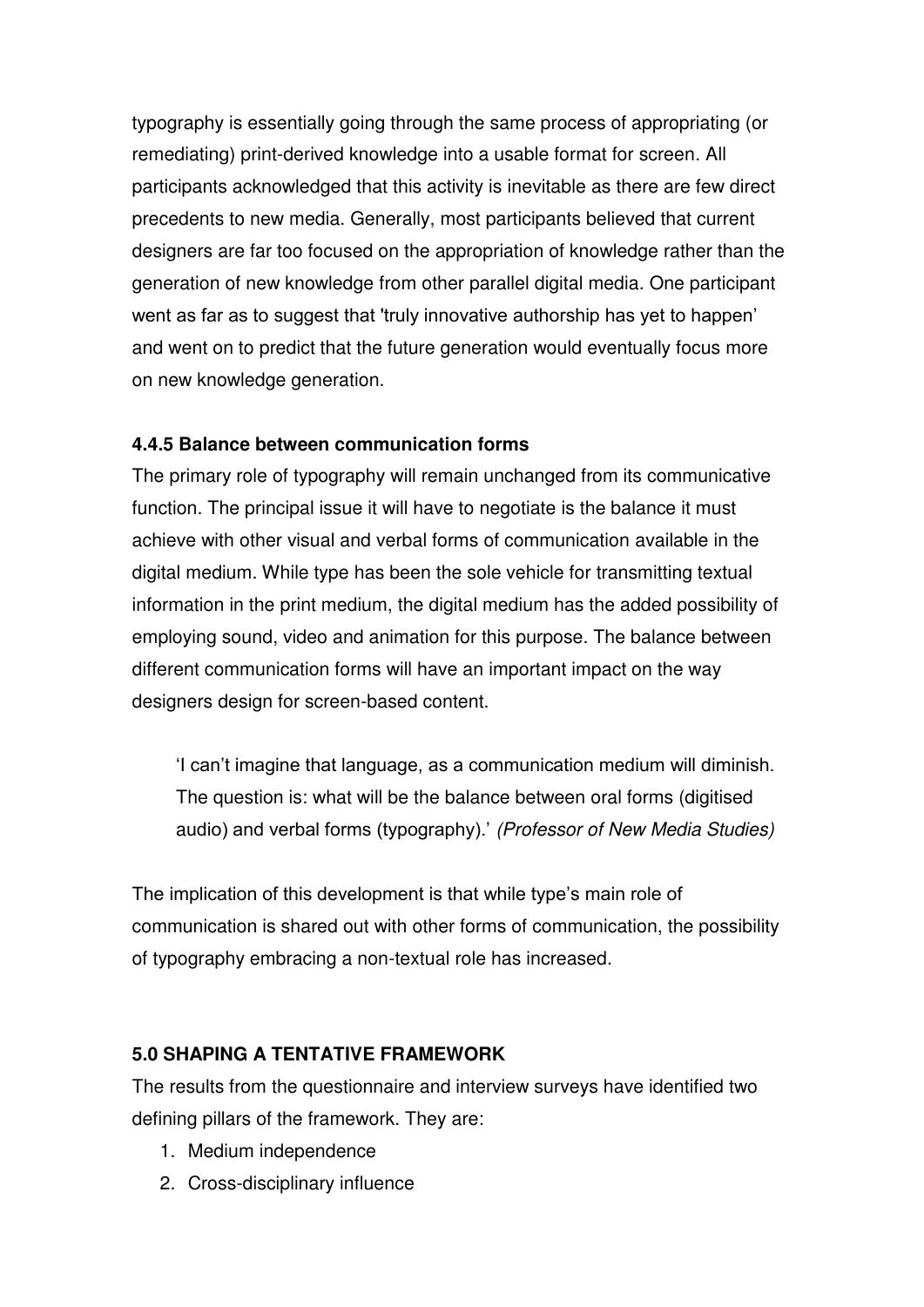# **5.1 Medium Independence**

One of the main findings, which came out from the questionnaire and interview survey was a general consensus that the typographic framework should be independent of medium. Participants were asked to comment on an alternative viewpoint, which places a much higher emphasis on the need to understand and cater for the characteristics of screen-based media in the consideration of the framework. All participants agreed that these two viewpoints are not mutually exclusive. Instead, these viewpoints should be taken as two interlocking components of the framework.

The first component consists of a set of core-principles (set in historical, technological and application context), which are global in its applicability. While the second component consists of a set of medium-specific principles developed for application in screen-based medium. The relationship between the two components could perhaps be illustrated using different metaphorical descriptions:

| <b>COMPONENT 1</b><br>(Core Principles) | <b>COMPONENT 2</b><br>(Applications) |
|-----------------------------------------|--------------------------------------|
| Macro                                   | Micro                                |
| Content                                 | Container                            |
| Global                                  | Local                                |

*Table 4: Relationship between the two components* 

# **5.2 Cross-Disciplinary Influence**

The characteristics of new media have long been in existence in established disciplines such as the fine arts, filmmaking and literature. The new media attributes that are relevant to typography are generally acknowledged to be:

- 1. Multi-linking capability
- 2. Interactivity (in the form of user and system engagement)
- 3. Time-based motion

In trying to better understand the implications of these media characteristics, it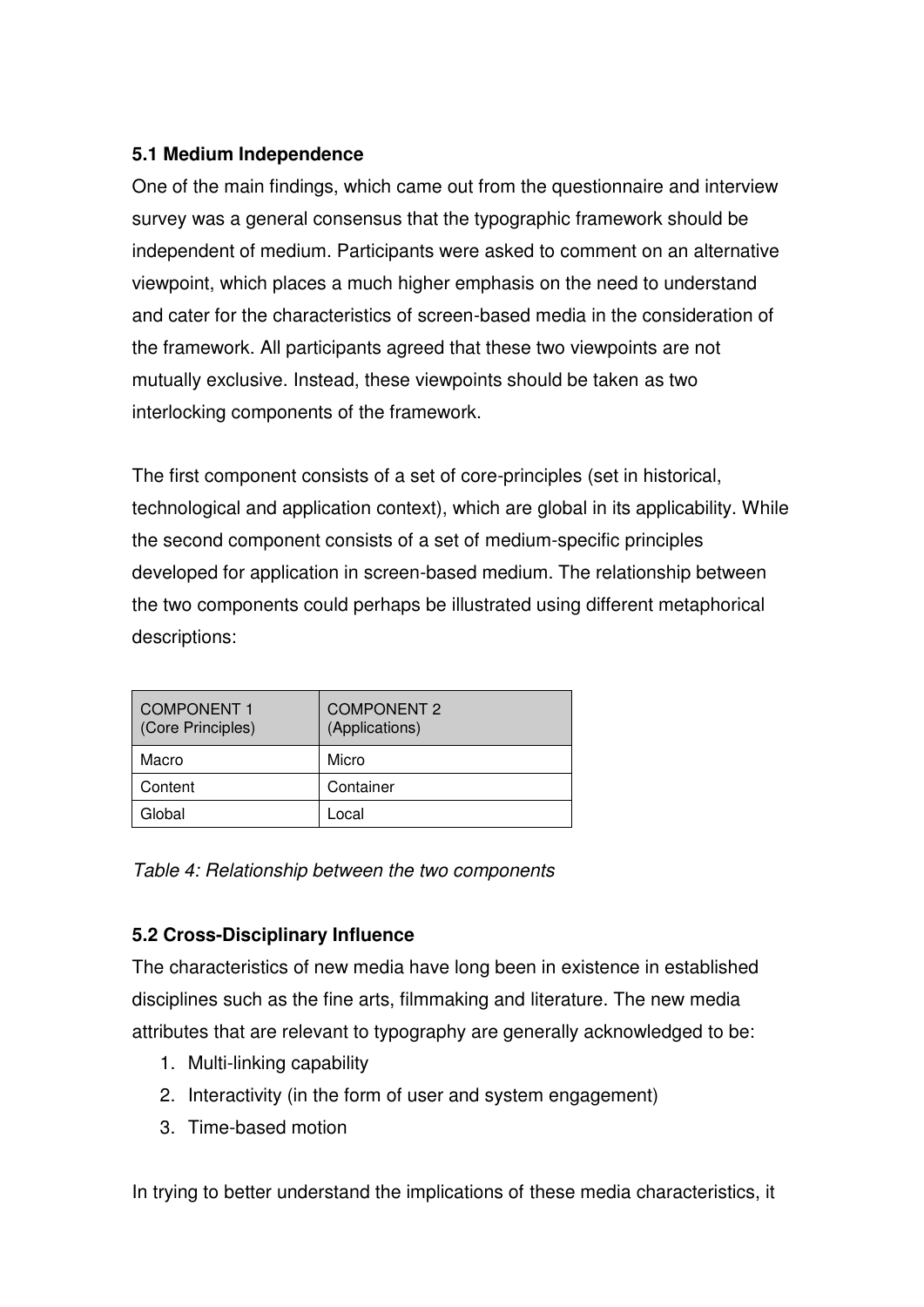is perhaps best to first look at past and current communicative forms, which employ these methods. Table 5 illustrates the links between each characteristic with existing media most associated with it.

| <b>Characteristics</b>   | Media                                            |
|--------------------------|--------------------------------------------------|
| Multi-linking capability | Hypertext Fiction, Computer Games, Literature    |
| Interactivity            | Computer Games, Virtual Reality, Interactive Art |
| Time-Based               | Television, Film, Video Art                      |

*Table 5: New media characteristics found in different media*

## **5.3 Discussion and future development of the framework**

The framework presented in this paper is still in its developmental stage. It is continually being refined and developed through a series of action research projects that is currently being carried out. The final definitive version will provide the basis for the development and delivery of the subject of typography within a new media design curriculum. It is designed to facilitate integrated learning of typography with other new media subjects and to provide recommendations for the application of screen-based typography in a practicebased environment.

## **6.0 CONCLUSION**

The development of an alternate typographic framework has relied on a process set out to investigate the relevance of current print-derived typographic knowledge and concluded with the identification of factors (specifically from cross-disciplinary sources) that have affected the application of screen-based typography. These factors points to an environment still ruled by technological changes and the constant cycle of knowledge appropriation. Specifically, this process has:

- 1. Reinforced the value of current print-derived typographic knowledge.
- 2. Maintained that typography continues to be one of main tool of communication in screen-based medium.
- 3. Identified the need for medium specific knowledge to reflect the differences between print and screen.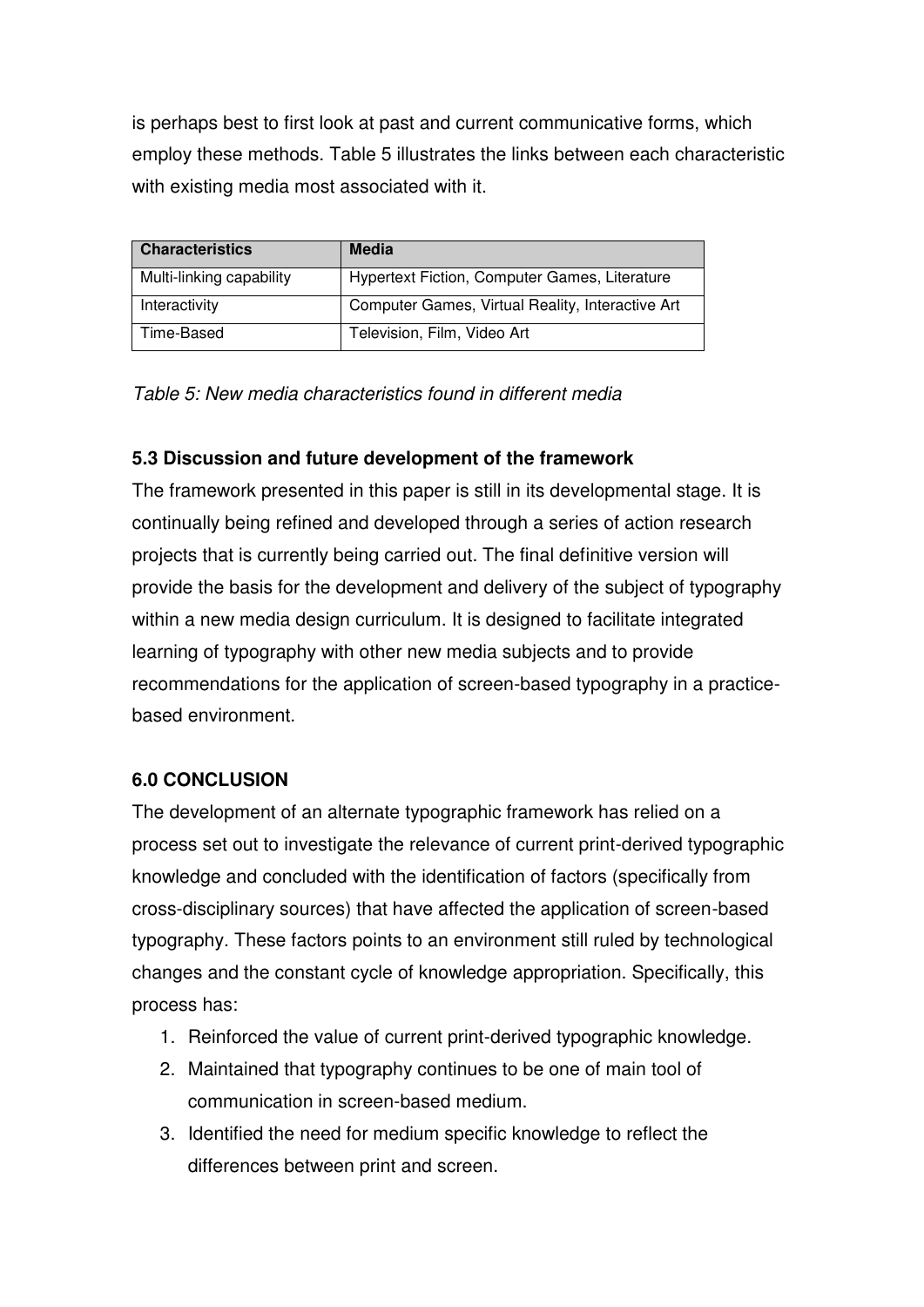4. Identified new media attributes that has and will continue to influence the way typography is used in screen-based medium.

The challenge in the development of an alternate framework is not deciding what goes into it, but in trying to devise a practical application for it. The ultimate success of the framework depends on an appropriate implementation plan and strategies to integrate typographic knowledge for specific needs and audiences in both education and practice-based environment. Overcoming this challenge will be the next stage of the PhD research.